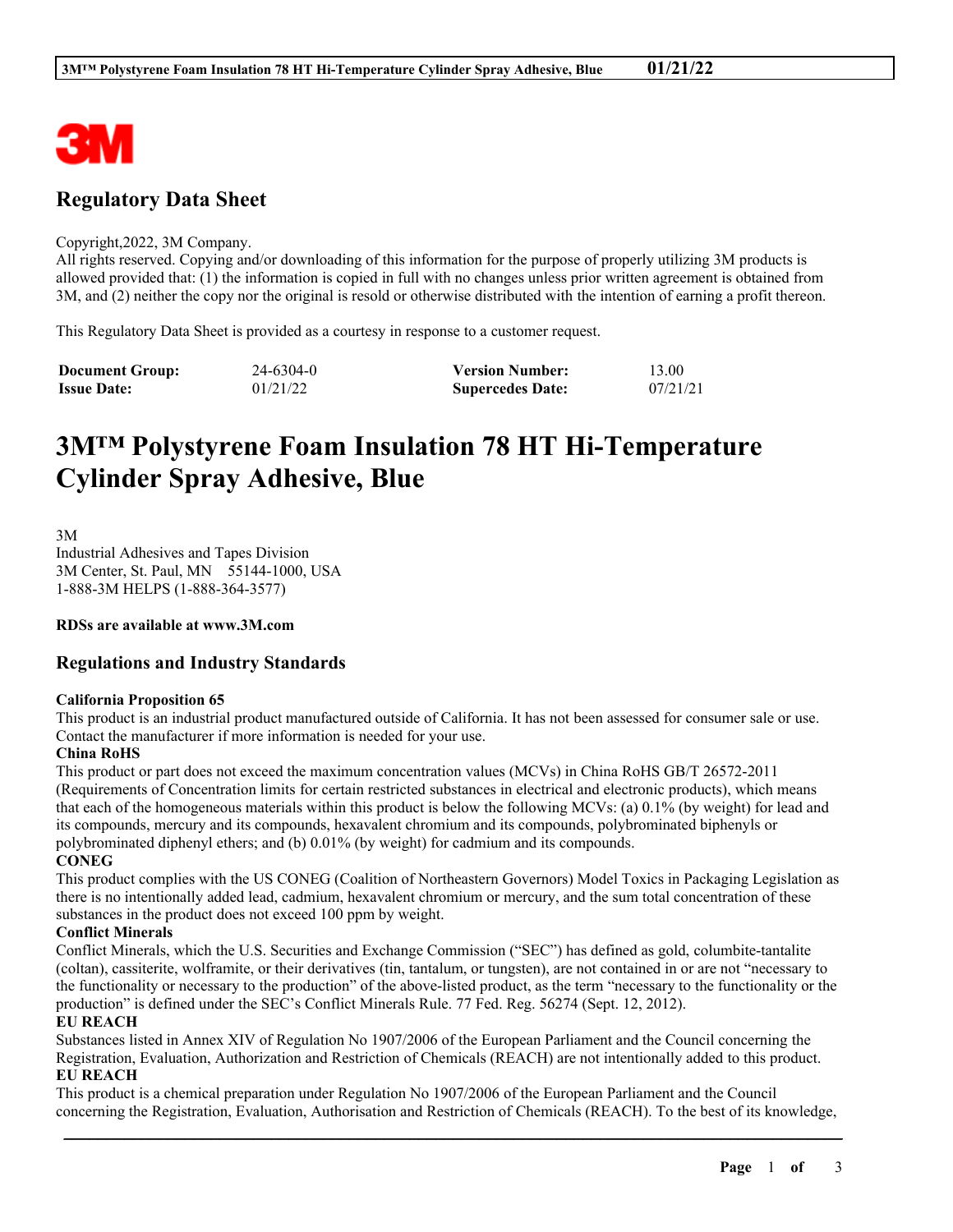3M has pre-registered and has registered/is intending to register all substances of its chemical preparations that it currently imports into and/or manufactures in the European Union that are in scope for (pre-)registration by 3M. It has a required safety data sheet.

#### **EU REACH**

This product or part is known to contain a substance listed in Annex XVII.

#### **EU REACH**

This product, including any article that the product is composed of, does not contain at greater than 0.1% by weight a Substance of Very High Concern (SVHC) substance identified according to Article 59 of REACH. This declaration reflects the substances on the candidate SVHC list, effective January 2022.

#### **EU RoHS**

This product does not exceed the maximum concentration values (MCVs) set under EU Directive 2011/65/EU (RoHS recast/RoHS 2), as stated in Annex II to that directive. This means that each of the homogenous materials within this product does not exceed the following MCVs: (a) 0.1% (by weight) for lead, mercury, hexavalent chromium, polybrominated biphenyls or polybrominated diphenyl ethers; and (b) 0.01% (by weight) for cadmium.

#### **EU RoHS Phthalates**

This product does not exceed the maximum concentration values (MCVs) for phthalates set under EU Directive 2011/65/EU (RoHS recast/RoHS 2), as amended by EU 2015/863, which applies to finished EEE after July 22, 2019 for Category 1-7, 10- 11 products and after July 22, 2021 for Category 8 and 9 products. This means that each of the homogeneous materials within this product does not exceed the MCV of 0.1% (by weight) for each of the following phthalates: DEHP, BBP, DBP, and DIBP.

#### **IPC1752A**

This product or part is known to contain a substance listed in IPC1752A. This declaration reflects the substances on the list as of the date of this certificate.

#### **Sustainability Advantage: Recycled content**

This product does not contain recycled content.

#### **TSCA Section 6**

This product is not known to contain 2,4,6-Tri-tert-butylphenol (CAS 732-26-3).

**TSCA Section 6**

This product is not known to contain Decabromodiphenyl Ether (Deca-BDE) (CAS 1163-19-5).

# **TSCA Section 6**

This product is not known to contain Hexachlorobutadiene (HCBD) (CAS 87-68-3).

**TSCA Section 6**

This product is not known to contain Pentachlorothiophenol (PCTP) (CAS 133-49-3).

#### **TSCA Section 6**

This product is not known to contain Phenol, isopropylated phosphate (3:1) (PIP (3:1)) (CAS 68937-41-7).

#### **VOC Restrictions - Industrial**

VOC regulations in the following states may restrict product sale and/or use:

CA, CO, CT, DC, DE, GA, IL, IN, MA, MD, ME, NC, NH, NJ, NY, OH, PA, RI, TX, UT, VA, VT.

VOC values are listed in Section 9 of the corresponding SDS. Review air quality regulations that apply to your location and operations. Contact the appropriate regulatory authorities for guidance.

\_\_\_\_\_\_\_\_\_\_\_\_\_\_\_\_\_\_\_\_\_\_\_\_\_\_\_\_\_\_\_\_\_\_\_\_\_\_\_\_\_\_\_\_\_\_\_\_\_\_\_\_\_\_\_\_\_\_\_\_\_\_\_\_\_\_\_\_\_\_\_\_\_\_\_\_\_\_\_\_\_\_\_\_\_\_\_\_\_\_

## **Chemicals and/or Compounds of Interest**

**Alkylphenol (AP)** : Not intentionally added. **Alkylphenolethoxylates (APE)** : Not intentionally added. **Antimony and (Sb) Compounds** : Not intentionally added. **Arsenic and (As) Compounds** : Not intentionally added. **Asbestos** : Not intentionally added. **Beryllium and (Be) Compounds** : Not intentionally added. **Bismuth and (Bi) Compounds** : Not intentionally added. **Bisphenol A (BPA) (CAS 80-05-7)** : Not intentionally added. **Butyl Benzyl Phthalate (BBP) (CAS 85-68-7)** : Not intentionally added. **Cadmium and (Cd) Compounds** : Not intentionally added. **Chlorinated Paraffins, Short Chain** : Not intentionally added. **Cobalt and (Co) Compounds** : Not intentionally added.